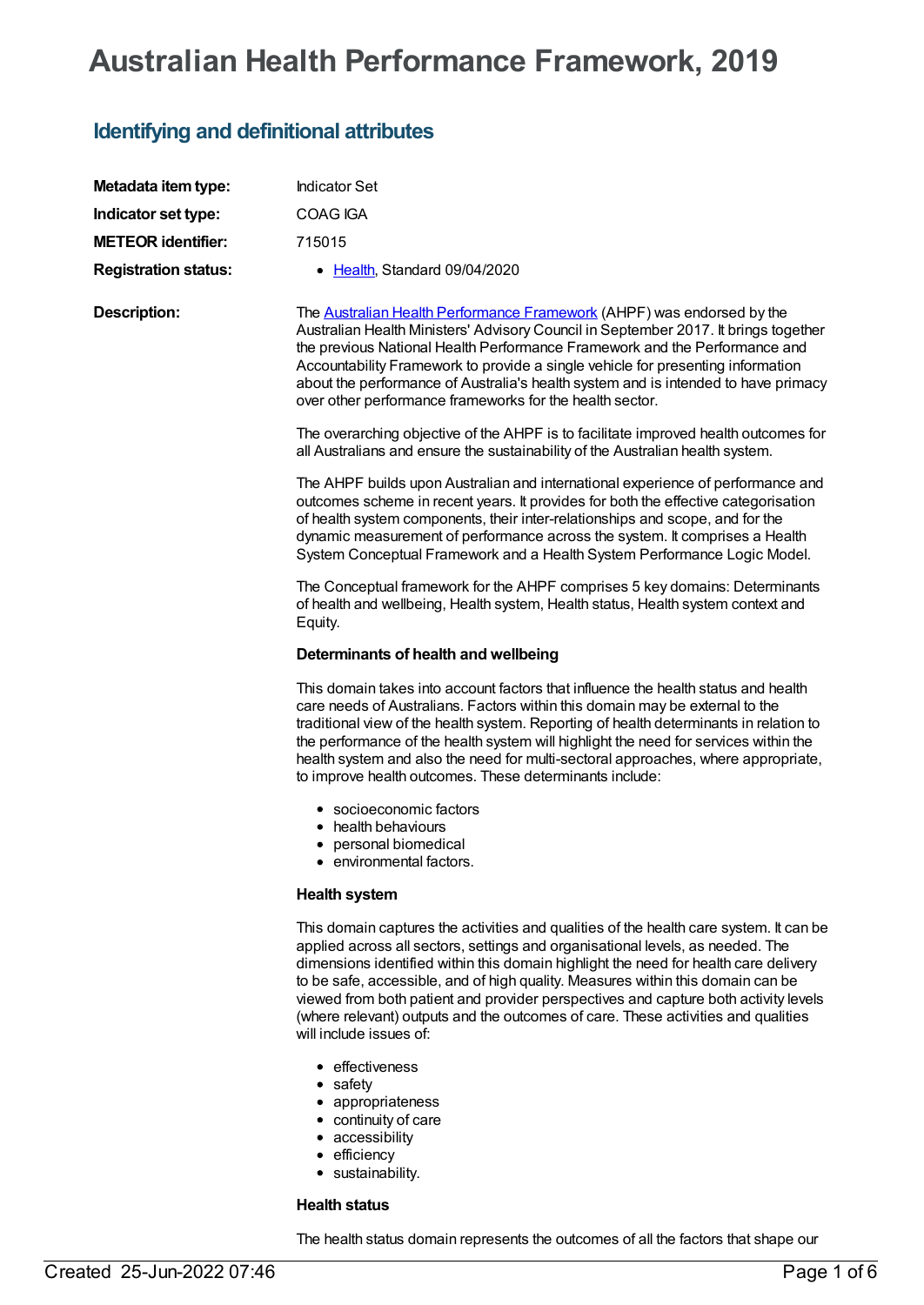health, and includes impairments, disabilities and handicaps that are a consequence of disease, as well as the incidence and prevalence of conditions across the community. It reflects the status of individuals, cohorts and populations in terms of:

- health condition
- human function
- wellbeing
- death.

### **Health systemcontext**

This domain reflects the importance of broad contextual issues of demographics, community and social capital, governance and structure, financing, workforce and infrastructure. It also includes issues of information, research and evidence to influence decisions and actions at all levels and across all sectors. These issues provide essential context for current decisions at all levels and are key issues for the planning of a sustainable health system.

### **Equity**

As the objective of the health system is to improve health outcomes for all Australians, equity is a domain that influences all elements of the framework: determinants of health, health status, the health system and its context. The AHPF accordingly explicitly recognises the need for monitoring equity across the determinants of health, the health system and health status for different populations and sub-groups. This will be achieved through appropriate disaggregation of performance measure data, which could include Aboriginal and Torres Strait Islander people, people living in different geographic areas, different socioeconomic groups and other population groups relevant to the measure.

Within the AHPF, equity is regarded as the minimisation of avoidable differences between groups or individuals. In applying the concept of equity to the framework, consideration will need to be given to how the concept of equity should apply to the specific indicator. While for some indicators it would be desirable to see equity across population groups (i.e. equal treatment for individuals/groups in the same circumstances), for other indicators it would be desirable to individuals/groups being treated differently according to their level of need.

### **Relational attributes**

| Related metadata<br>references:             | Has been superseded by Australian Health Performance Framework, 2020<br>• Health, Standard 13/10/2021                                  |
|---------------------------------------------|----------------------------------------------------------------------------------------------------------------------------------------|
| Indicators linked to this<br>Indicator set: | <b>Australian Health Performance Framework: PI1.2.1–Rates of current daily</b><br>smokers, 2019<br>Health, Standard 09/04/2020         |
|                                             | Australian Health Performance Framework: PI1.2.2–Children exposed to tobacco<br>smoke in the home, 2019<br>Health, Standard 09/04/2020 |
|                                             | Australian Health Performance Framework: PI1.2.3-Levels of risky alcohol<br>consumption, 2019<br>Health, Standard 09/04/2020           |
|                                             | Australian Health Performance Framework: PI1.2.4–Inadequate fruit and vegetable<br>intake, 2019<br>Health, Standard 09/04/2020         |
|                                             | Australian Health Performance Framework: PI1.2.5–Insufficient physical activity,<br>2019<br>Health, Standard 09/04/2020                |
|                                             | Australian Health Performance Framework: PI 1.3.1–Prevalence of overweight and<br>obesity, 2019<br>Health, Standard 09/04/2020         |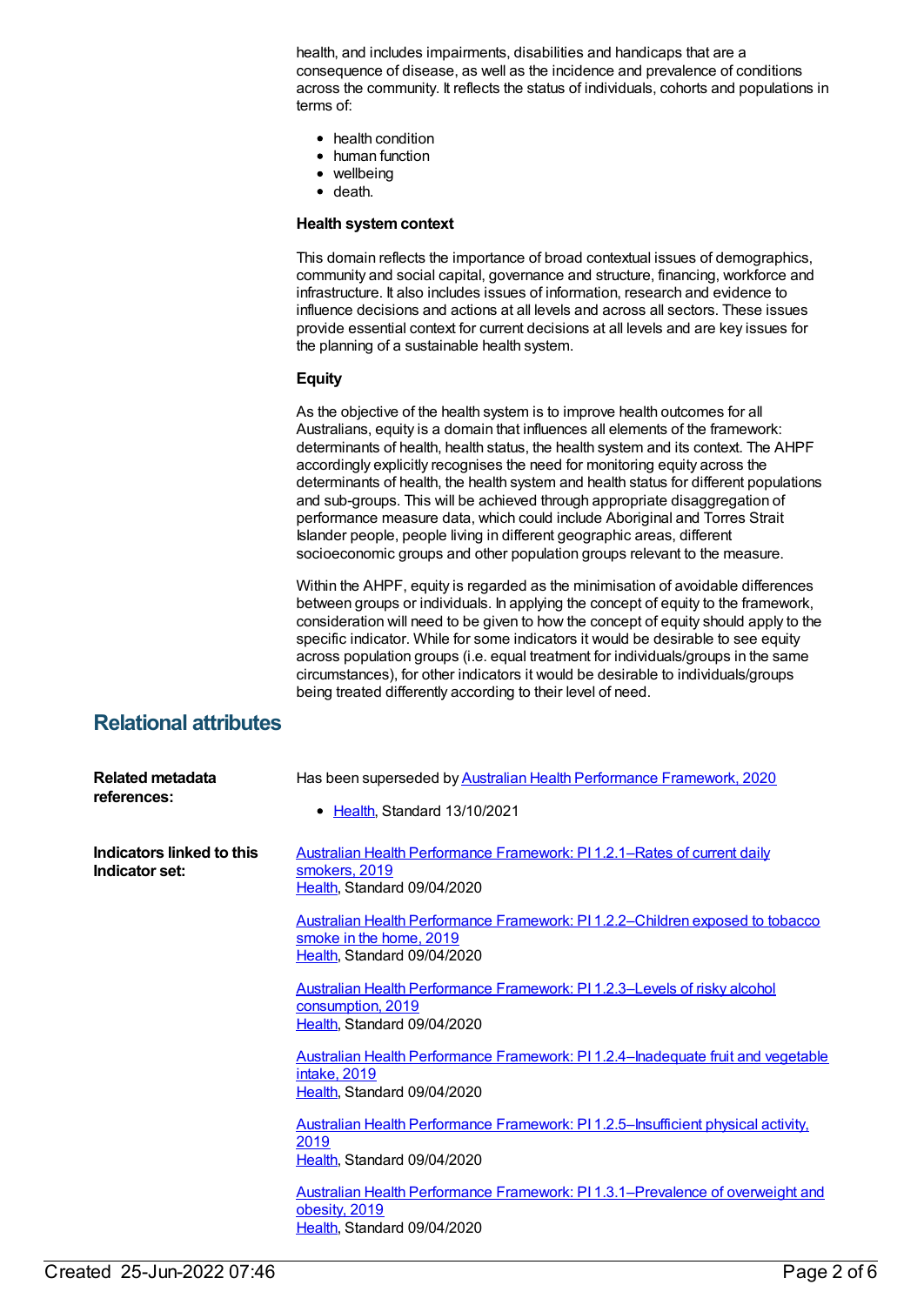Australian Health Performance Framework: PI [2.1.1–Immunisation](https://meteor.aihw.gov.au/content/715012) rates for vaccines in the national schedule, 2019 [Health](https://meteor.aihw.gov.au/RegistrationAuthority/12), Standard 17/04/2020

Australian Health Performance Framework: PI [2.1.2–Females](https://meteor.aihw.gov.au/content/715044) with an antenatal visit in the first trimester of pregnancy, 2019 [Health](https://meteor.aihw.gov.au/RegistrationAuthority/12), Standard 09/04/2020

Australian Health Performance Framework: PI [2.1.3a–Cancer](https://meteor.aihw.gov.au/content/716157) screening rates, National Bowel Cancer Screening Program participation rate, 2019 [Health](https://meteor.aihw.gov.au/RegistrationAuthority/12), Standard 09/04/2020

Australian Health Performance Framework: PI [2.1.3b–Cancer](https://meteor.aihw.gov.au/content/723531) screening rates, BreastScreen Australia participation rate, 2019 [Health](https://meteor.aihw.gov.au/RegistrationAuthority/12), Standard 09/04/2020

Australian Health Performance Framework: PI [2.1.3c–Cancer](https://meteor.aihw.gov.au/content/723528) screening rates, National Cervical Screening Program participation rate, 2019 [Health](https://meteor.aihw.gov.au/RegistrationAuthority/12), Standard 09/04/2020

Australian Health Performance Framework: PI [2.1.4–Selected](https://meteor.aihw.gov.au/content/715161) potentially preventable hospitalisations, 2019 [Health](https://meteor.aihw.gov.au/RegistrationAuthority/12), Standard 09/04/2020

Australian Health Performance Framework: PI [2.1.5–Survival](https://meteor.aihw.gov.au/content/715188) of people diagnosed with cancer, 2019 [Health](https://meteor.aihw.gov.au/RegistrationAuthority/12), Standard 09/04/2020

Australian Health Performance Framework: PI [2.1.6–Potentially](https://meteor.aihw.gov.au/content/715192) avoidable deaths, 2019 [Health](https://meteor.aihw.gov.au/RegistrationAuthority/12), Standard 09/04/2020

Australian Health Performance Framework: PI [2.2.1–Adverse](https://meteor.aihw.gov.au/content/716174) events treated in hospitals, 2019 [Health](https://meteor.aihw.gov.au/RegistrationAuthority/12), Standard 09/04/2020

Australian Health Performance Framework: PI [2.2.2–Healthcare-associated](https://meteor.aihw.gov.au/content/716034) Staphylococcus aureus bloodstream infections, 2019 [Health](https://meteor.aihw.gov.au/RegistrationAuthority/12), Standard 09/04/2020

Australian Health Performance Framework: PI [2.4.1–Unplanned](https://meteor.aihw.gov.au/content/715368) hospital readmission rates, 2019 [Health](https://meteor.aihw.gov.au/RegistrationAuthority/12), Standard 09/04/2020

Australian Health Performance Framework: PI [2.5.2–Waiting](https://meteor.aihw.gov.au/content/715376) times for elective surgery: waiting times in days, 2019 [Health](https://meteor.aihw.gov.au/RegistrationAuthority/12), Standard 09/04/2020

Australian Health Performance Framework: PI [2.5.3–Waiting](https://meteor.aihw.gov.au/content/715378) times for elective surgery: proportion admitted within clinically recommended time, 2019 [Health](https://meteor.aihw.gov.au/RegistrationAuthority/12), Standard 09/04/2020

Australian Health Performance Framework: PI [2.5.4–Waiting](https://meteor.aihw.gov.au/content/716182) times for elective surgery: percentage waited more than 365 days, 2019 [Health](https://meteor.aihw.gov.au/RegistrationAuthority/12), Standard 09/04/2020

Australian Health Performance Framework: PI [2.5.5–Waiting](https://meteor.aihw.gov.au/content/715380) times for emergency department care: proportion seen on time, 2019 [Health](https://meteor.aihw.gov.au/RegistrationAuthority/12), Standard 09/04/2020

Australian Health Performance Framework: PI [2.5.6–Waiting](https://meteor.aihw.gov.au/content/724051) times for emergency department care: waiting times to commencement of clinical care, 2019 [Health](https://meteor.aihw.gov.au/RegistrationAuthority/12), Standard 09/04/2020

Australian Health Performance Framework: PI [2.5.7–Waiting](https://meteor.aihw.gov.au/content/715382) times for emergency department care: percentage of patients whose length of emergency department stay is 4 hours or less, 2019 [Health](https://meteor.aihw.gov.au/RegistrationAuthority/12), Standard 09/04/2020

Australian Health Performance Framework: PI [2.5.8–Waiting](https://meteor.aihw.gov.au/content/716197) times for emergency department care: time spent in the emergency department, 2019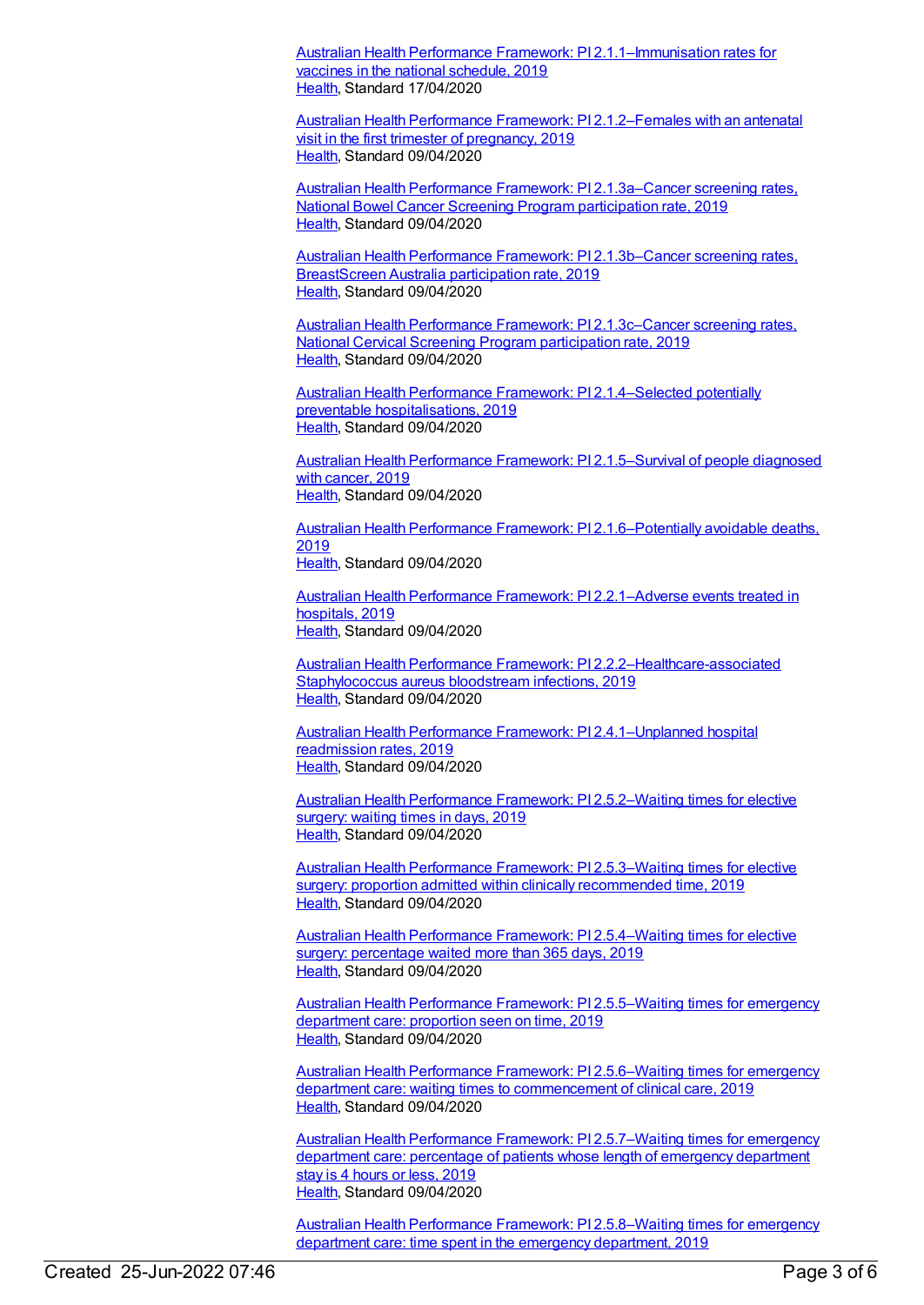[Health](https://meteor.aihw.gov.au/RegistrationAuthority/12), Standard 09/04/2020

Australian Health Performance Framework: PI [3.1.1–Incidence](https://meteor.aihw.gov.au/content/715234) of heart attacks (acute coronary events), 2019 [Health](https://meteor.aihw.gov.au/RegistrationAuthority/12), Standard 09/04/2020

Australian Health Performance Framework: PI [3.1.2–Incidence](https://meteor.aihw.gov.au/content/715297) of selected cancers, 2019 [Health](https://meteor.aihw.gov.au/RegistrationAuthority/12), Standard 09/04/2020

Australian Health Performance Framework: PI [3.1.4–Incidence](https://meteor.aihw.gov.au/content/715317) of end-stage kidney disease, 2019 [Health](https://meteor.aihw.gov.au/RegistrationAuthority/12), Standard 09/04/2020

Australian Health Performance Framework: PI [3.1.5–Hospitalisation](https://meteor.aihw.gov.au/content/715329) for injury and poisoning, 2019 [Health](https://meteor.aihw.gov.au/RegistrationAuthority/12), Standard 09/04/2020

Australian Health Performance Framework: PI [3.1.6–Proportion](https://meteor.aihw.gov.au/content/715299) of babies born with low birthweight, 2019 [Health](https://meteor.aihw.gov.au/RegistrationAuthority/12), Standard 09/04/2020

Australian Health Performance Framework: PI [3.1.7–Prevalence](https://meteor.aihw.gov.au/content/715302) of type 2 diabetes, 2019 [Health](https://meteor.aihw.gov.au/RegistrationAuthority/12), Standard 09/04/2020

Australian Health Performance Framework: PI [3.2.1–Severe](https://meteor.aihw.gov.au/content/716029) or profound core activity limitation, 2019 [Health](https://meteor.aihw.gov.au/RegistrationAuthority/12), Standard 09/04/2020

Australian Health Performance Framework: PI [3.3.1–Proportion](https://meteor.aihw.gov.au/content/715313) of adults with very high levels of psychological distress, 2019 [Health](https://meteor.aihw.gov.au/RegistrationAuthority/12), Standard 09/04/2020

Australian Health Performance Framework: PI [3.3.2–Self-assessed](https://meteor.aihw.gov.au/content/716032) health status, 2019 [Health](https://meteor.aihw.gov.au/RegistrationAuthority/12), Standard 09/04/2020

Australian Health [Performance](https://meteor.aihw.gov.au/content/715307) Framework: PI 3.4.1–Infant and young child mortality rate, 2019 [Health](https://meteor.aihw.gov.au/RegistrationAuthority/12), Standard 09/04/2020

Australian Health [Performance](https://meteor.aihw.gov.au/content/715309) Framework: PI 3.4.2–Life expectancy, 2019 [Health](https://meteor.aihw.gov.au/RegistrationAuthority/12), Standard 09/04/2020

Australian Health [Performance](https://meteor.aihw.gov.au/content/715311) Framework: PI 3.4.3–Major causes of death, 2019 [Health](https://meteor.aihw.gov.au/RegistrationAuthority/12), Standard 09/04/2020

Australian Health Performance Framework: PI [3.4.4–Mortality](https://meteor.aihw.gov.au/content/715334) due to suicide, 2019 [Health](https://meteor.aihw.gov.au/RegistrationAuthority/12), Standard 09/04/2020

### **Collection and usage attributes**

**National reporting arrangement:**

The initial (29 July 2019) release of performance measures reported by the Australian Institute of Health and Welfare under the AHPF will include national or state/territory trends for a limited number of indicators within the Determinants of health, Health system and Health status domains.

### **Determinants of health**

- Socioeconomic factors
	- Proportion of people with low income
	- Educational attainment for selected school years and adults
- Health behaviours
	- o Prevalence of smoking
	- Children exposed to tobacco smoke in the home
	- Proportion of adults at risk of long-term harm from alcohol
	- Fruit and vegetable intake
	- Physical activity
	- Unsafe sharing of needles